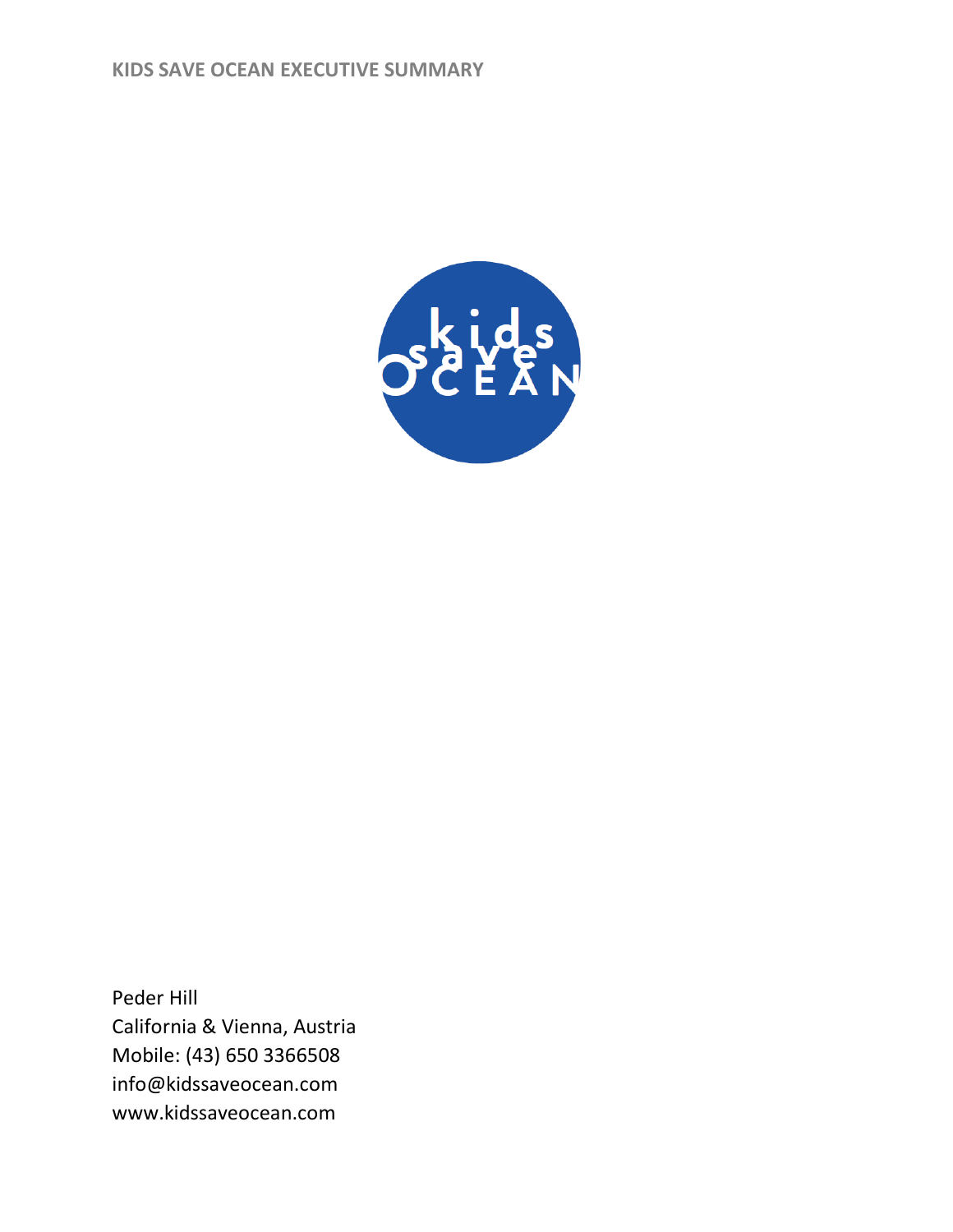

"I have looked at your website, KidsSaveOcean, and I agree. Children everywhere must have a voice about our planet's environment. We cannot change the world if young people don't take the lead."

Erik Solheim, Executive Director of the UN Environmental Program

### **Mission**

Our core mission is to give children everywhere a voice about our planet's environment. We do this by working with the United Nations, exhibiting youth environmental art, and with FateChanger, a mobile app that facilitates children's true participation in the political process and provides teachers with a platform to deeply engage students about plastic ocean pollution, climate change and sustainability. Our ultimate goal is to give kids a real voice in the world via formal inclusion in the United Nations, a feat the FateChanger app's opinion-sampling power will make possible. Children deserve a voice in this world. And empowering them may be the help we so desperately need.

#### **The Kids Save Ocean Story**

Kids Save Ocean began in 2016 when teacher Peder Hill helped 12-year-olds build a 15-foot whale from trash to bring attention to ocean plastic pollution. His efforts expanded to include exhibiting the whale, helping kids create the Children's Clean Ocean Declaration, organizing the Clean Ocean Summit at the UN, and the FateChanger mobile app. Along the way a global network of volunteers joined him, all drawn to the same simple powerful idea: give kids a voice.

### **Reality Check – Buried Voices, the Urgent Need to create a Sustainable World**

Children's voices have historically been suppressed by convention, unchecked assumptions, and ingrained disbelief in their potential. Though they are extraordinarily creative, capable and forwardlooking, they lack any mechanisms to communicate their feelings and impact global issues. s

Education is key to enabling us to transform our world into a sustainable one. Sustainability, however, remains unintegrated into curricula across the globe due to lack of capacity, low priority, and the topic's diffuse interdisciplinary nature, which doesn't fit easily into traditional disciplines. Teachers and students need powerful tools today to understand and develop a sustainable world for tomorrow. The future depends on us. We need to act now and not wait any more for schools to inch into reality.

### **A Unique Model – Learning Tools with Teeth**

Kids Save Ocean's FateChanger app and its innovative teaching and learning resources will help fill these voids, creating a platform focused on the visual and visceral issues of ocean plastic pollution and climate change (topics directly connected to sustainability). The app also gives youth a global voice to impact these challenges by facilitating letter-writing campaigns, ballot initiatives, inclusion in local politics, and activism.

FateChanger's materials will target the deep complexity of issues, honestly reveal human impacts, and include inspiring stories, all delivered with a spirit, aesthetic and form reminiscent of a surf magazine thanks to our designer, visionary genius David Carson [\(https://goo.gl/QfwUbB\)](https://goo.gl/QfwUbB).

> "Stoked to be on board." David Carson